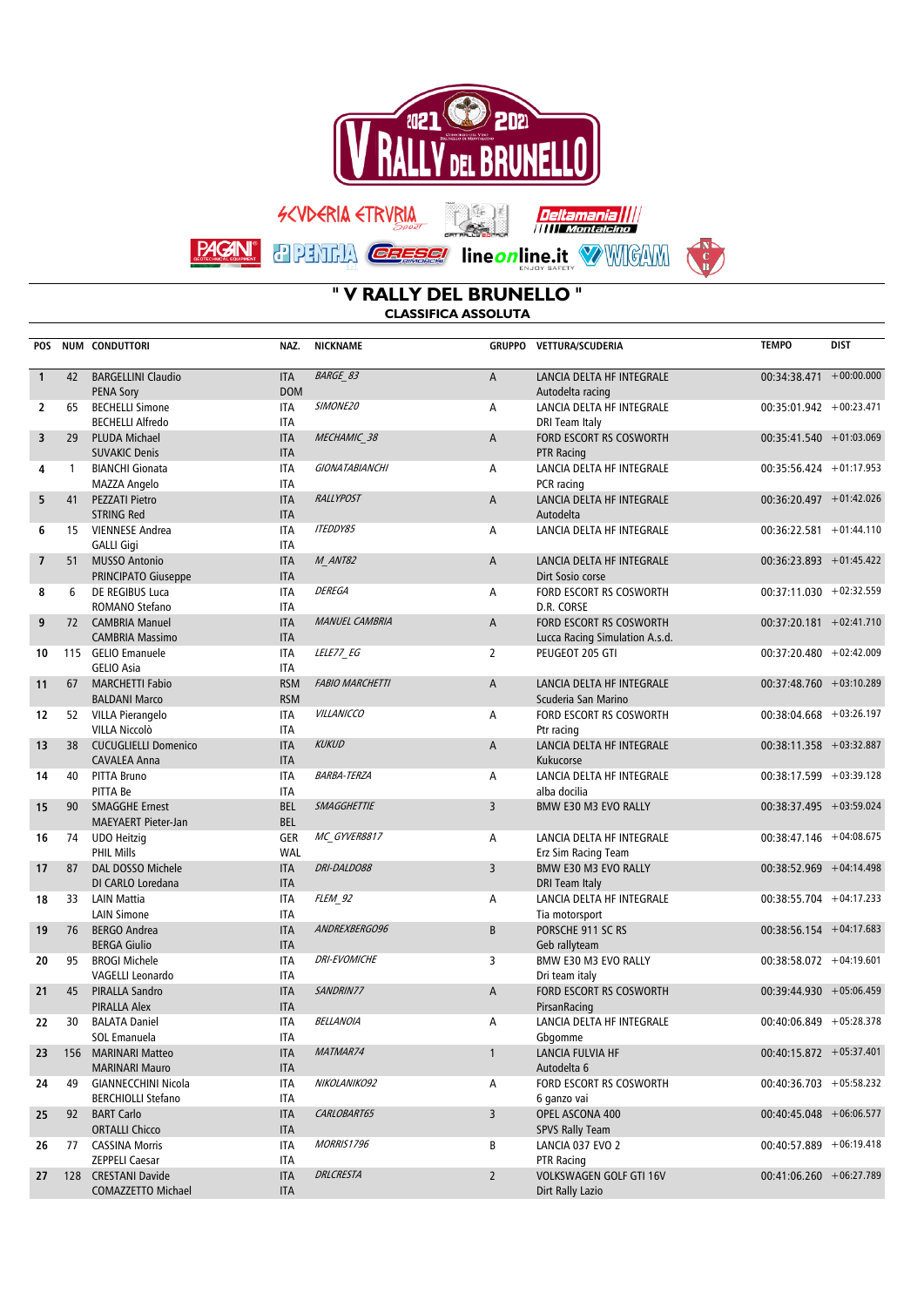| 28 | 101 | <b>COMPAGNUCCI Alessandro</b> | <b>ITA</b> | ALESCOM           | $\overline{2}$ | FIAT 131 ABARTH RALLY          | $00:41:35.775 + 06:57.304$ |  |
|----|-----|-------------------------------|------------|-------------------|----------------|--------------------------------|----------------------------|--|
|    |     | <b>COMPAGNUCCI Andrea</b>     | <b>ITA</b> |                   |                | Compagnucci racing team        |                            |  |
| 29 | 78  | <b>CUZZILLA Denis</b>         | <b>ITA</b> | DENISCUZZO9       | B              | LANCIA 037 EVO 2               | $00:41:37.913 + 06:59.442$ |  |
|    |     | <b>CUZZILLA Matteo</b>        | <b>ITA</b> |                   |                | Team rolly                     |                            |  |
| 30 |     | 119 ROSSI Danilo              | <b>ITA</b> | DANI MANETTA      | $\overline{2}$ | PEUGEOT 205 GTI                | 00:41:37.987 +06:59.516    |  |
|    |     | <b>CRESCENZI Giorgia</b>      | <b>ITA</b> |                   |                | Dirt Rally Lazio               |                            |  |
| 31 | 94  | <b>ZANOTTI Andrea</b>         | <b>RSM</b> | BAMBAM98          | $\overline{3}$ | BMW E30 M3 EVO RALLY           | $00:41:40.746$ +07:02.275  |  |
|    |     | <b>ZANOTTI Elisa</b>          | <b>RSM</b> |                   |                | <b>MTMOTOR</b>                 |                            |  |
| 32 | 81  | <b>ANTONETTI Gabriele</b>     | <b>ITA</b> | GAGA 22 03        | В              | LANCIA 037 EVO 2               | $00:41:44.561 + 07:06.090$ |  |
|    |     | <b>ANTONETTI Lorenzo</b>      | <b>ITA</b> |                   |                |                                |                            |  |
| 33 | 21  | <b>GROSSO Marco</b>           | <b>ITA</b> | MARCOGRU83        | $\sf A$        | LANCIA DELTA HF INTEGRALE      | $00:41:56.486 + 07:18.015$ |  |
|    |     | <b>RODIO Manu</b>             | <b>ITA</b> |                   |                | Reano rally                    |                            |  |
| 34 |     | 124 VERONA Matteo             | <b>ITA</b> | SONNYFX           | $\overline{2}$ | PEUGEOT 205 GTI                | 00:41:56.537 +07:18.066    |  |
|    |     | <b>VERONA Pietro</b>          | <b>ITA</b> |                   |                | Verona corse                   |                            |  |
| 35 |     | 100 TEMPLARI Matteo           | <b>ITA</b> | BANZAI83          | $\overline{2}$ | PEUGEOT 205 GTI                | 00:41:57.845 +07:19.374    |  |
|    |     | <b>BERTOLINI Alessio</b>      | <b>ITA</b> |                   |                | PTR Racing                     |                            |  |
| 36 | 80  | LO PRESTI Giuseppe            | <b>ITA</b> | <b>NESMYT</b>     | B              | PORSCHE 911 SC RS              | $00:42:02.217 +07:23.746$  |  |
|    |     |                               |            |                   |                |                                |                            |  |
|    |     | <b>ALAGNA Marco</b>           | <b>ITA</b> |                   |                | Dirt Rally Lazio               |                            |  |
| 37 | 99  | <b>BOLDRINI Marco</b>         | <b>ITA</b> | MARKOBUFERA84     | $\overline{2}$ | FIAT 131 ABARTH RALLY          | $00:42:13.403 + 07:34.932$ |  |
|    |     | <b>BROGI Michele</b>          | <b>ITA</b> |                   |                | P.T.R. Racing                  |                            |  |
| 38 | 28  | VIO Stefano                   | <b>ITA</b> | <b>STIUI261</b>   | А              | LANCIA DELTA HF INTEGRALE      | $00:42:17.087$ +07:38.616  |  |
|    |     | <b>REVELLO Paolo</b>          | <b>ITA</b> |                   |                | Vio racing team                |                            |  |
| 39 | 64  | PIRRIGHEDDU Antonio           | <b>ITA</b> | PIRRIGO 94        | $\sf A$        | LANCIA DELTA HF INTEGRALE      | $00:42:30.736$ +07:52.265  |  |
|    |     | <b>BRIGAGLIA Alessandro</b>   | <b>ITA</b> |                   |                | Tempio racing                  |                            |  |
| 40 |     | 110 LEMONIS Chris             | GRC        | CHRISREBEL78      | $\overline{2}$ | FORD ESCORT MK II              | 00:42:46.278 +08:07.807    |  |
|    |     | <b>LEMONIS George</b>         | GRC        |                   |                |                                |                            |  |
| 41 |     | 138 CESAROTTO Roberto         | <b>ITA</b> | GANASA982         | $\overline{2}$ | PEUGEOT 205 GTI                | 00:43:07.745 +08:29.274    |  |
|    |     | <b>CESAROTTO Alessandro</b>   | <b>ITA</b> |                   |                |                                |                            |  |
| 42 | 91  | <b>CARLI Marco</b>            | <b>ITA</b> | RALLYSTYLE1792    | 3              | FORD SIERRA COSWORTH RS500     | 00:43:08.395 +08:29.924    |  |
|    |     | <b>CARLI Sebastian</b>        | <b>ITA</b> |                   |                | Stiava mortorsport             |                            |  |
| 43 | 126 | <b>BOCELLI Riccardo</b>       | <b>ITA</b> | RIKRALLY          | $\overline{2}$ | PEUGEOT 205 GTI                | $00:44:04.030 + 09:25.559$ |  |
|    |     | <b>GINI Fabrizio</b>          | <b>ITA</b> |                   |                | AutoRace                       |                            |  |
| 44 | 134 | <b>RANFAGNI Samuele</b>       | <b>ITA</b> | LELE.RANFA        | $\overline{2}$ | FIAT 131 ABARTH RALLY          | 00:44:09.557 +09:31.086    |  |
|    |     | <b>CONSIGLI Simona</b>        | <b>ITA</b> |                   |                | FirenzeSimracingTeam           |                            |  |
|    |     |                               |            | KOS_LES           | $\overline{2}$ |                                | $00:44:20.849 + 09:42.378$ |  |
| 45 |     | 116 LESIOTIS Konstantinos     | <b>GRE</b> |                   |                | <b>VOLKSWAGEN GOLF GTI 16V</b> |                            |  |
|    |     | APOSTOLOU Eleni               | <b>GRE</b> |                   |                | SALAMINA TEAM                  |                            |  |
| 46 | 58  | LICHERI Francesco             | <b>ITA</b> | <b>FRANK6601</b>  | А              | LANCIA DELTA HF INTEGRALE      | 00:44:32.019 +09:53.548    |  |
|    |     | <b>LICHERI Ivano</b>          | <b>ITA</b> |                   |                | Frank                          |                            |  |
| 47 | 137 | <b>PARISSE Antonio</b>        | <b>ITA</b> | <b>TONY206</b>    | $\overline{2}$ | FIAT 131 ABARTH RALLY          | $00:45:20.693 + 10:42.222$ |  |
|    |     | <b>TONYVONEN Nico</b>         | <b>ITA</b> |                   |                |                                |                            |  |
| 48 | 122 | <b>BRIGAGLIA Alessandro</b>   | <b>ITA</b> | ALESSANDROBRIGAG  | $\overline{2}$ | PEUGEOT 205 GTI                | 00:45:35.444 +10:56.973    |  |
|    |     | FRAU Alessandro               | <b>ITA</b> |                   |                |                                |                            |  |
| 49 | 123 | RENÓ Francesco                | <b>ITA</b> | CESCO16V          | $\overline{2}$ | PEUGEOT 205 GTI                | $00:48:35.001$ +13:56.530  |  |
|    |     | <b>ENGLARO Fabio</b>          | <b>ITA</b> |                   |                | A vuul accelerat racing team   |                            |  |
| 50 |     | 153 SESTI Marco               | <b>ITA</b> | NOTODRIVER19      | $\mathbf{1}$   | LANCIA FULVIA HF               | 00:49:49.517 +15:11.046    |  |
|    |     | <b>MAIGA Silvio</b>           | <b>ITA</b> |                   |                | Lucca Racing Simulation A.s.d. |                            |  |
| 51 | 150 | <b>INNOCENTI Manuel</b>       | <b>ITA</b> | <b>MANUEMMALE</b> | $\mathbf{1}$   | LANCIA FULVIA HF               | $00:57:30.819$ +22:52.348  |  |
|    |     | <b>INNOCENTI Emma</b>         | <b>ITA</b> |                   |                | Seven Speed Racing             |                            |  |
|    |     |                               |            |                   |                |                                |                            |  |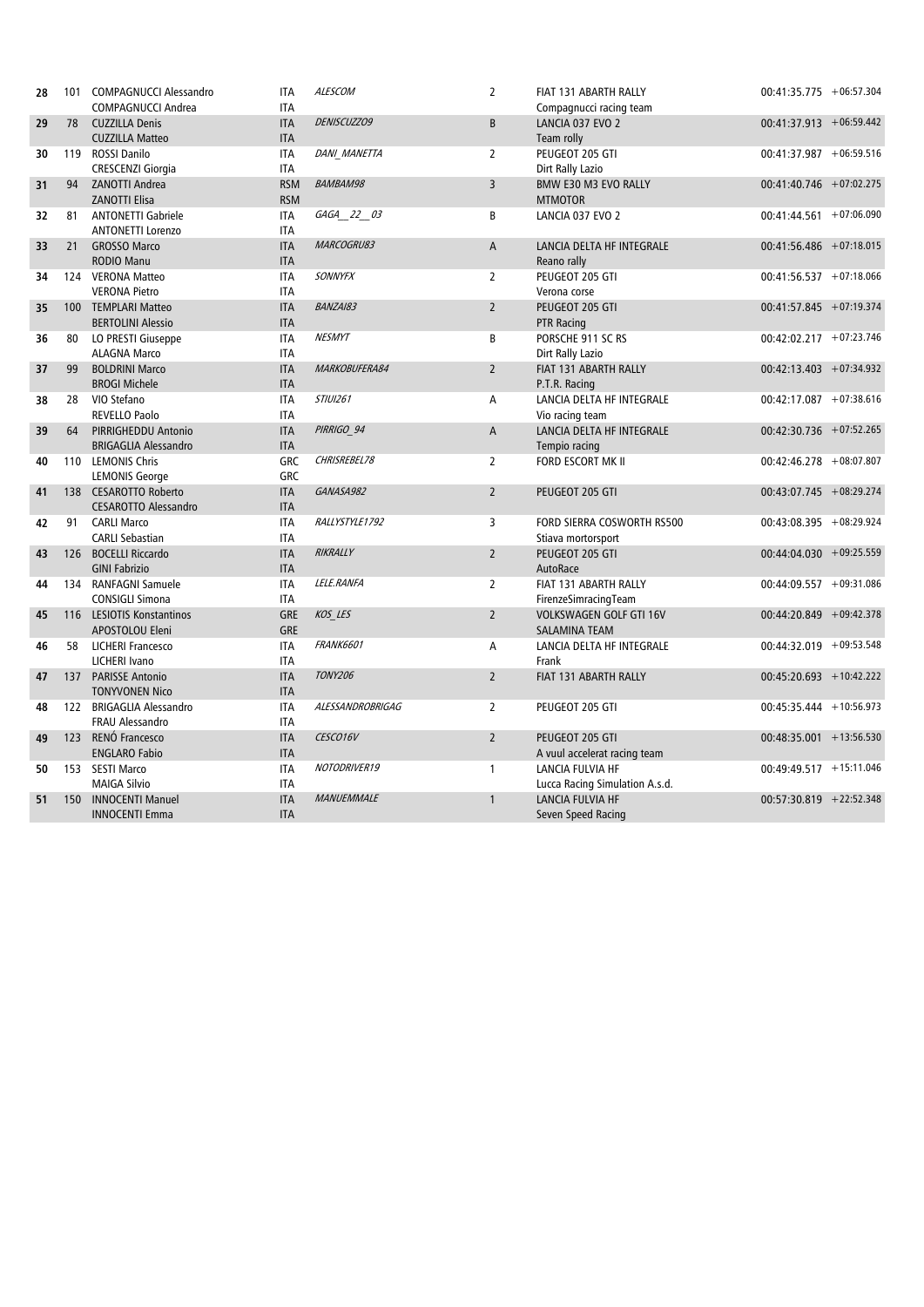

| <mark>Deltamania | | | |</mark><br>| | | | | | Montalcino



C<br>B

# **PACAN PENTHA GELESSE** line online.it WWGAM

### " V RALLY DEL BRUNELLO " **CLASSIFICA GRUPPO A**

M,

| <b>POS</b>               |                | NUM CONDUTTORI              | NAZ.       | <b>NICKNAME</b>        |                | GRUPPO VETTURA/SCUDERIA        | <b>TEMPO</b>               | <b>DIST</b> |
|--------------------------|----------------|-----------------------------|------------|------------------------|----------------|--------------------------------|----------------------------|-------------|
| $\mathbf{1}$             | 42             | <b>BARGELLINI Claudio</b>   | <b>ITA</b> | <b>BARGE 83</b>        | $\mathsf{A}$   | LANCIA DELTA HF INTEGRALE      | $00:34:38.471 + 00:00.000$ |             |
|                          |                | <b>PENA Sory</b>            | <b>DOM</b> |                        |                | Autodelta racing               |                            |             |
| 2                        | 65             | <b>BECHELLI Simone</b>      | <b>ITA</b> | SIMONE20               | А              | LANCIA DELTA HF INTEGRALE      | 00:35:01.942 +00:23.471    |             |
|                          |                | <b>BECHELLI Alfredo</b>     | <b>ITA</b> |                        |                | DRI Team Italy                 |                            |             |
| 3                        | 29             | <b>PLUDA Michael</b>        | <b>ITA</b> | MECHAMIC 38            | $\mathsf A$    | FORD ESCORT RS COSWORTH        | $00:35:41.540 + 01:03.069$ |             |
|                          |                | <b>SUVAKIC Denis</b>        | <b>ITA</b> |                        |                | <b>PTR Racing</b>              |                            |             |
| 4                        | $\overline{1}$ | <b>BIANCHI Gionata</b>      | <b>ITA</b> | <b>GIONATABIANCHI</b>  | А              | LANCIA DELTA HF INTEGRALE      | $00:35:56.424 + 01:17.953$ |             |
|                          |                | MAZZA Angelo                | <b>ITA</b> |                        |                | PCR racing                     |                            |             |
| 5                        | 41             | <b>PEZZATI Pietro</b>       | <b>ITA</b> | <b>RALLYPOST</b>       | $\mathsf A$    | LANCIA DELTA HF INTEGRALE      | $00:36:20.497 + 01:42.026$ |             |
|                          |                | <b>STRING Red</b>           | <b>ITA</b> |                        |                | Autodelta                      |                            |             |
| 6                        | 15             | <b>VIENNESE Andrea</b>      | <b>ITA</b> | <b>ITEDDY85</b>        | А              | LANCIA DELTA HF INTEGRALE      | 00:36:22.581 +01:44.110    |             |
|                          |                | <b>GALLI Gigi</b>           | <b>ITA</b> |                        |                |                                |                            |             |
| $\overline{\phantom{a}}$ | 51             | <b>MUSSO Antonio</b>        | <b>ITA</b> | M_ANT82                | A              | LANCIA DELTA HF INTEGRALE      | $00:36:23.893 + 01:45.422$ |             |
|                          |                | PRINCIPATO Giuseppe         | <b>ITA</b> |                        |                | Dirt Sosio corse               |                            |             |
| 8                        | 6              | DE REGIBUS Luca             | <b>ITA</b> | <b>DEREGA</b>          | А              | FORD ESCORT RS COSWORTH        | $00:37:11.030 + 02:32.559$ |             |
|                          |                | ROMANO Stefano              | <b>ITA</b> |                        |                | D.R. CORSE                     |                            |             |
| 9                        | 72             | <b>CAMBRIA Manuel</b>       | <b>ITA</b> | MANUEL CAMBRIA         | $\sf A$        | FORD ESCORT RS COSWORTH        | $00:37:20.181 + 02:41.710$ |             |
|                          |                | <b>CAMBRIA Massimo</b>      | <b>ITA</b> |                        |                | Lucca Racing Simulation A.s.d. |                            |             |
| 10                       | 67             | <b>MARCHETTI Fabio</b>      | <b>RSM</b> | <b>FABIO MARCHETTI</b> | Α              | LANCIA DELTA HF INTEGRALE      | $00:37:48.760 + 03:10.289$ |             |
|                          |                | <b>BALDANI Marco</b>        | <b>RSM</b> |                        |                | Scuderia San Marino            |                            |             |
| 11                       | 52             | <b>VILLA Pierangelo</b>     | <b>ITA</b> | <b>VILLANICCO</b>      | $\sf A$        | FORD ESCORT RS COSWORTH        | 00:38:04.668 +03:26.197    |             |
|                          |                | <b>VILLA Niccolò</b>        | <b>ITA</b> |                        |                | Ptr racing                     |                            |             |
| 12                       | 38             | <b>CUCUGLIELLI Domenico</b> | <b>ITA</b> | <b>KUKUD</b>           | А              | LANCIA DELTA HF INTEGRALE      | $00:38:11.358 + 03:32.887$ |             |
|                          |                | <b>CAVALEA Anna</b>         | <b>ITA</b> |                        |                | Kukucorse                      |                            |             |
| 13                       | 40             | PITTA Bruno                 | <b>ITA</b> | <b>BARBA-TERZA</b>     | A              | LANCIA DELTA HF INTEGRALE      | $00:38:17.599 + 03:39.128$ |             |
|                          |                | PITTA Be                    | <b>ITA</b> |                        |                | alba docilia                   |                            |             |
| 14                       | 74             | <b>UDO Heitzig</b>          | GER        | MC GYVER8817           | А              | LANCIA DELTA HF INTEGRALE      | $00:38:47.146 + 04:08.675$ |             |
|                          |                | <b>PHIL Mills</b>           | <b>WAL</b> |                        |                | Erz Sim Racing Team            |                            |             |
| 15                       | 33             | <b>LAIN Mattia</b>          | <b>ITA</b> | FLEM 92                | $\sf A$        | LANCIA DELTA HF INTEGRALE      | $00:38:55.704 + 04:17.233$ |             |
|                          |                | <b>LAIN Simone</b>          | <b>ITA</b> |                        |                | Tia motorsport                 |                            |             |
| 16                       | 45             | PIRALLA Sandro              | <b>ITA</b> | SANDRIN77              | А              | FORD ESCORT RS COSWORTH        | 00:39:44.930 +05:06.459    |             |
|                          |                | PIRALLA Alex                | <b>ITA</b> |                        |                | PirsanRacing                   |                            |             |
| 17                       | 30             | <b>BALATA Daniel</b>        | <b>ITA</b> | <b>BELLANOIA</b>       | A              | LANCIA DELTA HF INTEGRALE      | $00:40:06.849 + 05:28.378$ |             |
|                          |                | <b>SOL Emanuela</b>         | <b>ITA</b> |                        |                | Gbgomme                        |                            |             |
| 18                       | 49             | GIANNECCHINI Nicola         | <b>ITA</b> | NIKOLANIKO92           | А              | FORD ESCORT RS COSWORTH        | $00:40:36.703 + 05:58.232$ |             |
|                          |                | <b>BERCHIOLLI Stefano</b>   | <b>ITA</b> |                        |                | 6 ganzo vai                    |                            |             |
| 19                       | 21             | <b>GROSSO Marco</b>         | <b>ITA</b> | MARCOGRU83             | A              | LANCIA DELTA HF INTEGRALE      | $00:41:56.486 + 07:18.015$ |             |
|                          |                | <b>RODIO Manu</b>           | <b>ITA</b> |                        |                | Reano rally                    |                            |             |
| 20                       | 28             | VIO Stefano                 | <b>ITA</b> | <b>STIUI261</b>        | А              | LANCIA DELTA HF INTEGRALE      | $00:42:17.087$ +07:38.616  |             |
|                          |                | <b>REVELLO Paolo</b>        | <b>ITA</b> |                        |                | Vio racing team                |                            |             |
| 21                       | 64             | PIRRIGHEDDU Antonio         | <b>ITA</b> | PIRRIGO 94             | $\overline{A}$ | LANCIA DELTA HF INTEGRALE      | 00:42:30.736 +07:52.265    |             |
|                          |                | <b>BRIGAGLIA Alessandro</b> | <b>ITA</b> |                        |                | Tempio racing                  |                            |             |
| 22                       | 58             | LICHERI Francesco           | <b>ITA</b> | <b>FRANK6601</b>       | А              | LANCIA DELTA HF INTEGRALE      | 00:44:32.019 +09:53.548    |             |
|                          |                | LICHERI Ivano               | <b>ITA</b> |                        |                | Frank                          |                            |             |
| 23                       |                | 63 ARDIZZONE Nicolò         | <b>ITA</b> | NICOLO.ARDIZZONE       | A              | LANCIA DELTA HF INTEGRALE      | <b>DNF</b>                 |             |
|                          |                | <b>BERELLINI Omar</b>       | <b>ITA</b> |                        |                | <b>QLASH Simracing</b>         |                            |             |
| 24                       | 7              | <b>BERUTTI Nicola</b>       | ITA        | NICK89RALLY            | Α              | LANCIA DELTA HF INTEGRALE      | <b>DNF</b>                 |             |
|                          |                | <b>BERUTTI Matteo</b>       | ITA        |                        |                | Dirt Rally Lazio               |                            |             |
| 25                       | 9              | VITA Alessandro             | ITA        | VITA CORSE             | A              | LANCIA DELTA HF INTEGRALE      | <b>DNF</b>                 |             |
|                          |                | <b>VITA Mattia</b>          | <b>ITA</b> |                        |                | Dirt Favara Corse              |                            |             |
| 26                       | 26             | PIZZATO Giovanni            | ITA        | <b>VINSPRIT94</b>      | Α              | LANCIA DELTA HF INTEGRALE      | <b>DNF</b>                 |             |
|                          |                | PIZZATO Davide              | ITA        |                        |                | Bassano rally racing           |                            |             |
| 27                       | 73             | <b>PANELLI Daniele</b>      | <b>ITA</b> | DANILO18Gt             | A              | FORD ESCORT RS COSWORTH        | <b>DNF</b>                 |             |
|                          |                | <b>CELLI Ronny</b>          | ITA        |                        |                | Lucca Racing Simulation A.s.d. |                            |             |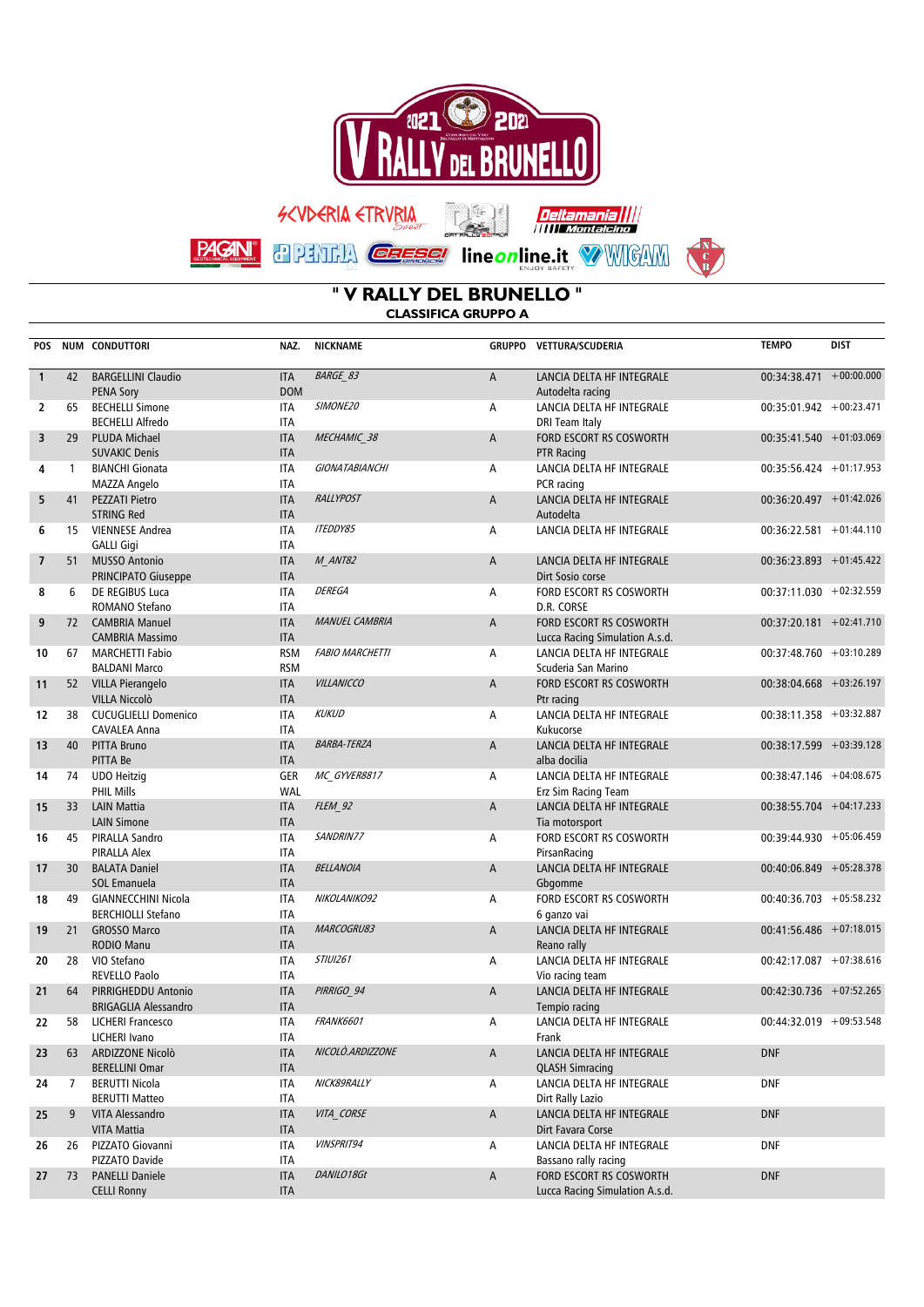| 28 | 18 | <b>DERI Simone</b><br><b>DERI Sophia</b>                 | <b>ITA</b><br><b>ITA</b> | SIMONEDERI1973          | А | FORD ESCORT RS COSWORTH<br><b>Team Rolly</b>           | <b>DNF</b> |
|----|----|----------------------------------------------------------|--------------------------|-------------------------|---|--------------------------------------------------------|------------|
| 29 | 32 | <b>ZANONI Gabriele</b><br><b>ZANONI Gabriele</b>         | <b>ITA</b><br><b>ITA</b> | <b>GABRIS4-88</b>       | А | LANCIA DELTA HF INTEGRALE<br>Autodelta Simracing       | <b>DNF</b> |
| 30 | 70 | MARCONATO Igor<br>SATTA Melissa                          | ITA<br><b>ITA</b>        | MIGOR 76                | А | LANCIA DELTA HF INTEGRALE                              | <b>DNF</b> |
| 31 | 59 | LICHERI Angelo<br><b>LICHERI Marco</b>                   | <b>ITA</b><br><b>ITA</b> | ANGELOLICHERI69         | Α | AutoDeltaRacing<br>LANCIA DELTA HF INTEGRALE<br>Likeap | <b>DNF</b> |
| 32 | 66 | RAGGHIANTI Walter<br>PERNA Michele                       | ITA<br><b>ITA</b>        | <b>WALTERRAGGHIANTI</b> | А | LANCIA DELTA HF INTEGRALE<br>Losco garage              | <b>DNF</b> |
| 33 | 31 | <b>CAPPELLETTI Francesco</b><br><b>PONZANELLI Matteo</b> | <b>ITA</b><br><b>ITA</b> | FRANZ83NZ               | А | LANCIA DELTA HF INTEGRALE<br>Crazy Team                | <b>DNF</b> |
| 34 | 68 | <b>BIANCHI Emanuele</b><br>PERNA Michele                 | <b>ITA</b><br>ITA        | E WHITESO-              | Α | FORD ESCORT RS COSWORTH                                | <b>DNF</b> |
| 35 | 44 | <b>PULEO Gaetano</b><br><b>PULEO Francesco</b>           | <b>ITA</b><br><b>ITA</b> | PULEOG58                | A | Crazy Drivers Team<br>FORD ESCORT RS COSWORTH          | <b>DNF</b> |
| 36 | 16 | <b>CALVANI Nico</b>                                      | ITA                      | ARIETE-BUCOLICO         | А | <b>DRI Accademy</b><br>LANCIA DELTA HF INTEGRALE       | <b>DNF</b> |
| 37 | 19 | <b>MALANCA Luca</b><br><b>PULEO Francesco</b>            | <b>ITA</b><br><b>ITA</b> | GP-RACING               | A | Nicoteam<br>LANCIA DELTA HF INTEGRALE                  | <b>DNF</b> |
| 38 | 11 | <b>PULEO Antonio</b><br>SPIGA Christian                  | <b>ITA</b><br><b>ITA</b> | <b>CHRYSPIGA</b>        | А | <b>DRI ACCADEMY</b><br>LANCIA DELTA HF INTEGRALE       | <b>DNF</b> |
| 39 | 43 | ZUCCA Fabrizio<br><b>IDDAU Salvatore</b>                 | ITA<br><b>ITA</b>        | S.IDDAU                 | A | cagliari corse<br>LANCIA DELTA HF INTEGRALE            | <b>DNF</b> |
| 40 | 53 | <b>PIRAS Franco</b><br><b>FERINA Rosario</b>             | <b>ITA</b><br><b>ITA</b> | MPAZZUTU87              | Α | Villanova corse<br>LANCIA DELTA HF INTEGRALE           | <b>DNF</b> |
| 41 | 5  | <b>BARBARIA Chiara</b><br><b>ACCIAI Gianluca</b>         | <b>ITA</b><br><b>ITA</b> | GIAN LUCA30             | Α | Dirt Sosio Team<br>FORD ESCORT RS COSWORTH             | <b>DNF</b> |
| 42 | 3  | <b>BOSCHI Elena</b><br><b>GASPARINI Manuel</b>           | <b>ITA</b><br>ITA        | MANUGASPA               | Α | <b>Bradipo</b><br>LANCIA DELTA HF INTEGRALE            | <b>DNF</b> |
|    |    | <b>GASPARINI Tiziano</b>                                 | <b>ITA</b>               | MARCOBALDO70MARK        |   |                                                        | <b>DNF</b> |
| 43 | 50 | <b>BALDO Marco</b><br><b>CANALIS Elisabetta</b>          | <b>ITA</b><br><b>ITA</b> |                         | A | LANCIA DELTA HF INTEGRALE<br>Autodelta racing          |            |
| 44 | 22 | PIO Stefano<br>PIRRO Gian                                | <b>ITA</b><br>ITA        | BRICIOLA                | Α | LANCIA DELTA HF INTEGRALE<br><b>Tre Gazzelle</b>       | <b>DNF</b> |
| 45 | 10 | <b>CATTAZZO Simone</b><br>VISONA Stefania                | <b>ITA</b><br><b>ITA</b> | CATTAZZO84              | А | FORD ESCORT RS COSWORTH                                | <b>DNF</b> |
| 46 | 12 | <b>ROMERI Mattia</b><br><b>GRAZIOLI Daniel</b>           | <b>ITA</b><br><b>SLK</b> | MATTIAWRC_OFF           | А | FORD ESCORT RS COSWORTH<br><b>S-SPORT</b>              | DNF        |
| 47 | 71 | <b>MARTINELLI Alessandro</b><br><b>GRASSI Alice</b>      | <b>ITA</b><br><b>ITA</b> | MARTI97                 | A | LANCIA DELTA HF INTEGRALE<br>Fantarallyone             | <b>DNF</b> |
| 48 | 62 | <b>FRANCESCHI Alex</b><br><b>ASCARI Francesco</b>        | ITA<br><b>ITA</b>        | TWITCH ALEXGAM06        | А | LANCIA DELTA HF INTEGRALE<br>Lancia Martini Racin      | <b>DNF</b> |
| 49 | 34 | <b>BORTOLOTTI Mattia</b><br><b>BORTOLOTTI Ester</b>      | <b>ITA</b><br><b>ITA</b> | MET VIKING 91           | A | <b>FORD ESCORT RS COSWORTH</b><br><b>EMB Racing</b>    | <b>DNF</b> |
| 50 | 36 | <b>RAMIN Matteo</b><br><b>PICENO Denis</b>               | ITA<br>ITA               | <b>SPEEDTEO</b>         | А | LANCIA DELTA HF INTEGRALE<br>Team Bassano              | <b>DNF</b> |
| 51 | 13 | <b>ZEN Davide</b><br>PELLIZZER Miriam                    | <b>ITA</b><br><b>ITA</b> | <b>ZEN83</b>            | Α | LANCIA DELTA HF INTEGRALE<br>Autodelta racing          | <b>DNF</b> |
| 52 | 57 | <b>PES Enrico</b><br><b>PES Enrico</b>                   | ITA<br><b>ITA</b>        | ENRICOSEDILO            | А | FORD ESCORT RS COSWORTH                                | <b>DNF</b> |
| 53 | 55 | <b>RIZZO Antonino</b><br><b>IACONO Jasmine</b>           | <b>ITA</b><br><b>ITA</b> | NINOX-IT                | A | FORD ESCORT RS COSWORTH<br>Sabettacorse                | <b>DNF</b> |
| 54 | 47 | <b>LOMBARDI Mirko Manuel</b><br><b>GIUDICE Vanessa</b>   | <b>ITA</b><br>ITA        | ABARTHINO 90            | Α | FORD ESCORT RS COSWORTH<br>Sei ganzo vai!              | <b>DNF</b> |
| 55 | 25 | TUMIATI Nicolò<br><b>FRANK Vamonos</b>                   | <b>ITA</b><br><b>ITA</b> | TUMING 27               | А | LANCIA DELTA HF INTEGRALE<br>Bella Team                | <b>DNF</b> |
| 56 | 23 | PELLICCI Fabio                                           | ITA                      | <i>LOREFABIOFABIOPE</i> | А | LANCIA DELTA HF INTEGRALE                              | <b>DNF</b> |
| 57 | 8  | <b>NANNINI Romina</b><br>PELLETTA Christian              | <b>ITA</b><br><b>ITA</b> | GIGIOPELLETTA           | A | Simracingrally<br>LANCIA DELTA HF INTEGRALE            | <b>DNF</b> |
| 58 | 37 | PELLETTA Sofia<br>DEIDDA Loris Angelo                    | <b>ITA</b><br>ITA        | DIDDA 72                | Α | Corse in famiglia<br>LANCIA DELTA HF INTEGRALE         | <b>DNF</b> |
| 59 | 69 | CAPECCHI Andrea<br>DI FINI Luca                          | ITA<br><b>ITA</b>        | ALLEYESONELUU           | A | Ptr Racing<br>LANCIA DELTA HF INTEGRALE                | <b>DNF</b> |
| 60 | 56 | <b>LEOTTA Diletta</b><br><b>NERI Michele</b>             | <b>ITA</b><br>ITA        | <b>MIKYBLK</b>          | А | Autodelta Racing<br>LANCIA DELTA HF INTEGRALE          | <b>DNF</b> |
|    |    | <b>ROMANO Sonny</b>                                      | ITA                      |                         |   | V.SERCHIO                                              |            |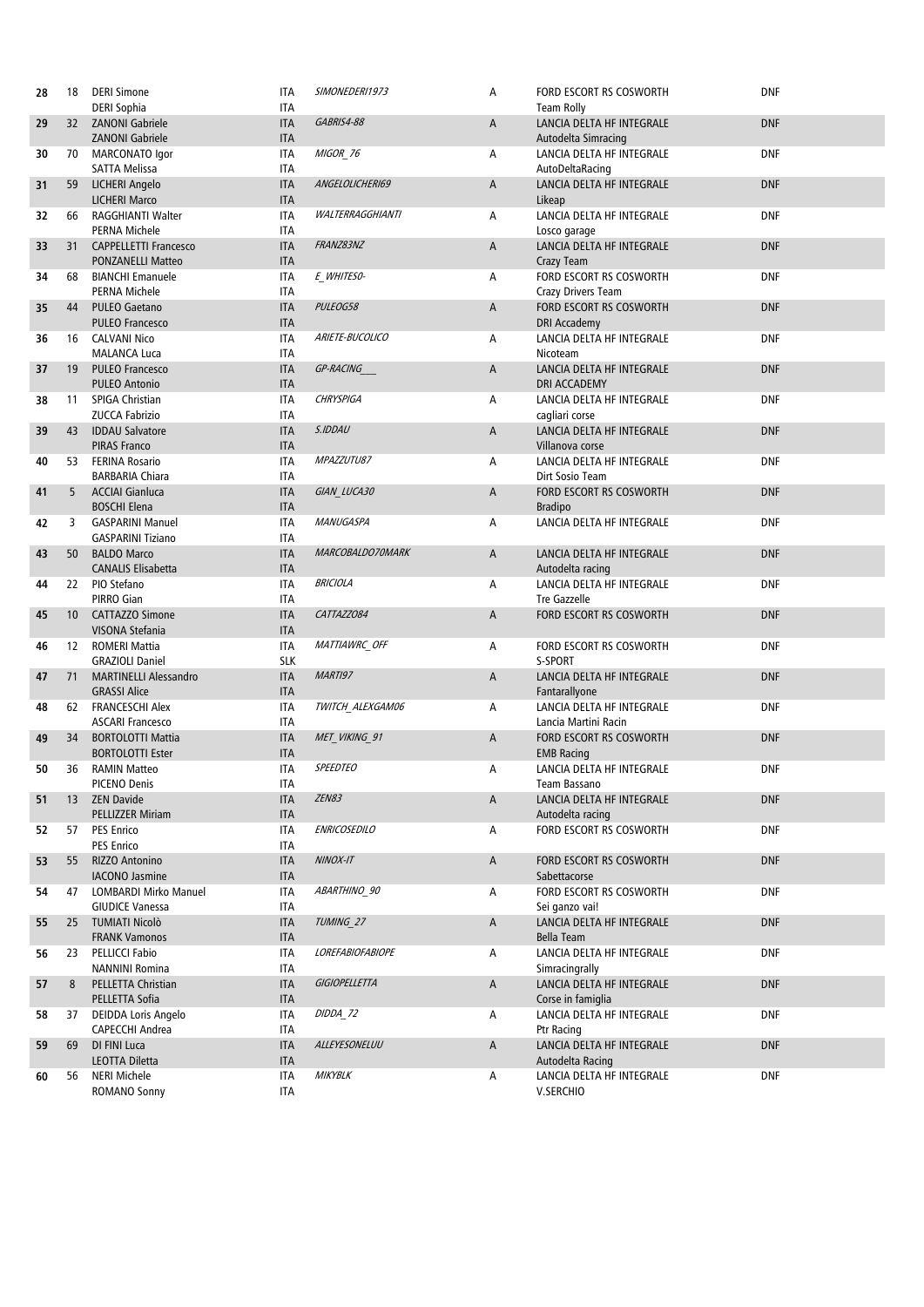

| <mark>Deltamania | | |</mark> |<br>| | | | | | Montalcino  $\cdot$ 

**PAGN** PPMHA Garser lineonline.it WWGAM



**" V RALLY DEL BRUNELLO " CLASSIFICA GRUPPO B**

| <b>POS</b>     |    | NUM CONDUTTORI            | NAZ.       | <b>NICKNAME</b>    | <b>GRUPPO</b> | <b>VETTURA/SCUDERIA</b> | <b>TEMPO</b>               | <b>DIST</b>  |
|----------------|----|---------------------------|------------|--------------------|---------------|-------------------------|----------------------------|--------------|
|                | 76 | <b>BERGO Andrea</b>       | <b>ITA</b> | ANDREXBERGO96      | B             | PORSCHE 911 SC RS       | $00:38:56.154 + 00:00.000$ |              |
|                |    | <b>BERGA Giulio</b>       | <b>ITA</b> |                    |               | Geb rallyteam           |                            |              |
|                | 77 | <b>CASSINA Morris</b>     | <b>ITA</b> | <b>MORRIS1796</b>  | В             | LANCIA 037 EVO 2        | $00:40:57.889 + 02:01.735$ |              |
|                |    | <b>ZEPPELI Caesar</b>     | <b>ITA</b> |                    |               | PTR Racing              |                            |              |
| 3              | 78 | <b>CUZZILLA Denis</b>     | <b>ITA</b> | DENISCUZZO9        | B             | LANCIA 037 EVO 2        | $00:41:37.913 + 02:41.759$ |              |
|                |    | <b>CUZZILLA Matteo</b>    | <b>ITA</b> |                    |               | Team rolly              |                            |              |
| 4              | 81 | <b>ANTONETTI Gabriele</b> | <b>ITA</b> | GAGA 22 03         | В             | LANCIA 037 EVO 2        | 00:41:44.561               | $+02:48.407$ |
|                |    | <b>ANTONETTI Lorenzo</b>  | <b>ITA</b> |                    |               |                         |                            |              |
| 5              | 80 | LO PRESTI Giuseppe        | <b>ITA</b> | <b>NESMYT</b>      | B             | PORSCHE 911 SC RS       | 00:42:02.217               | $+03:06.063$ |
|                |    | <b>ALAGNA Marco</b>       | <b>ITA</b> |                    |               | Dirt Rally Lazio        |                            |              |
| 6              | 83 | POLLARI Luigi             | <b>ITA</b> | <b>IUNCIWI</b>     | В             | LANCIA 037 EVO 2        | <b>DNF</b>                 |              |
|                |    | ROMANO S.                 | <b>ITA</b> |                    |               |                         |                            |              |
| $\overline{7}$ | 84 | PASQUALIN Stefano         | <b>ITA</b> | DRI ILPA91         | B             | PORSCHE 911 SC RS       | <b>DNF</b>                 |              |
|                |    | <b>MORI Danika</b>        | <b>ITA</b> |                    |               | DRI Team Italy          |                            |              |
| 8              | 79 | <b>BROCCHINI Giordano</b> | <b>ITA</b> | <b>BIG GIO9791</b> | В             | PORSCHE 911 SC RS       | <b>DNF</b>                 |              |
|                |    | ROMEO Oreste              | <b>ITA</b> |                    |               |                         |                            |              |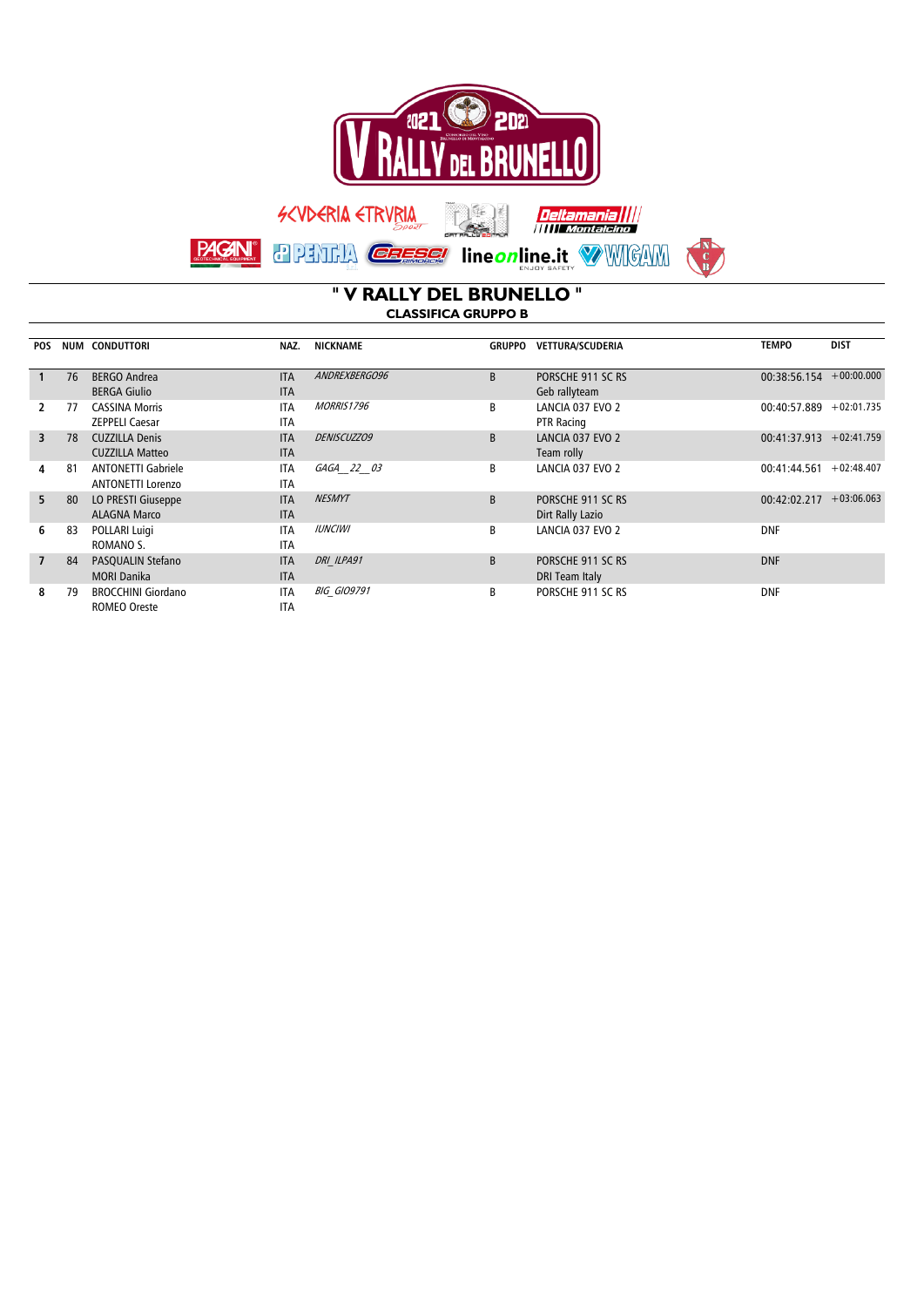

| <mark>Deltamania | | |</mark> |<br>| | | | | | Montalcino

**PACIN' & PENTHA CRESSE** line on line.it WWGAM



" V RALLY DEL BRUNELLO " **CLASSIFICA GRUPPO 3** 

| <b>POS</b>     |    | NUM CONDUTTORI             | NAZ.       | <b>NICKNAME</b>     | <b>GRUPPO</b> | <b>VETTURA/SCUDERIA</b>     | <b>TEMPO</b>               | <b>DIST</b> |
|----------------|----|----------------------------|------------|---------------------|---------------|-----------------------------|----------------------------|-------------|
|                |    |                            |            |                     |               |                             |                            |             |
|                | 90 | <b>SMAGGHE Ernest</b>      | <b>BEL</b> | <b>SMAGGHETTIE</b>  | 3             | BMW E30 M3 EVO RALLY        | $00:38:37.495 + 00:00.000$ |             |
|                |    | <b>MAEYAERT Pieter-Jan</b> | <b>BEL</b> |                     |               |                             |                            |             |
|                | 87 | DAL DOSSO Michele          | <b>ITA</b> | <b>DRI-DALDO88</b>  | 3             | BMW E30 M3 EVO RALLY        | $00:38:52.969 + 00:15.474$ |             |
|                |    | DI CARLO Loredana          | <b>ITA</b> |                     |               | DRI Team Italy              |                            |             |
| 3              | 95 | <b>BROGI Michele</b>       | <b>ITA</b> | <b>DRI-EVOMICHE</b> | 3             | BMW E30 M3 EVO RALLY        | $00:38:58.072 + 00:20.577$ |             |
|                |    | <b>VAGELLI Leonardo</b>    | <b>ITA</b> |                     |               | Dri team italy              |                            |             |
| 4              | 92 | <b>BART Carlo</b>          | <b>ITA</b> | CARLOBART65         | 3             | OPEL ASCONA 400             | $00:40:45.048 + 02:07.553$ |             |
|                |    | <b>ORTALLI Chicco</b>      | <b>ITA</b> |                     |               | SPVS Rally Team             |                            |             |
| 5              | 94 | <b>ZANOTTI Andrea</b>      | <b>RSM</b> | <b>BAMBAM98</b>     | 3             | BMW E30 M3 EVO RALLY        | $00:41:40.746 + 03:03.251$ |             |
|                |    | <b>ZANOTTI Elisa</b>       | <b>RSM</b> |                     |               | <b>MTMOTOR</b>              |                            |             |
| 6              | 91 | <b>CARLI Marco</b>         | <b>ITA</b> | RALLYSTYLE1792      | 3             | FORD SIERRA COSWORTH RS500  | $00:43:08.395 + 04:30.900$ |             |
|                |    | <b>CARLI Sebastian</b>     | <b>ITA</b> |                     |               | Stiava mortorsport          |                            |             |
| $\overline{7}$ | 89 | <b>MAPI Ermes</b>          | <b>ITA</b> | ERMESMAPI32         | 3             | BMW E30 M3 EVO RALLY        | <b>DNF</b>                 |             |
|                |    | <b>FASOLI Giorgia</b>      | <b>ITA</b> |                     |               | Il Vuncio Squadra Corse     |                            |             |
| 8              | 85 | <b>BENAZZI Francesco</b>   | <b>ITA</b> | BASSRUMBLE50865     | 3             | FORD SIERRA COSWORTH RS500  | <b>DNF</b>                 |             |
|                |    | <b>FRANCO Sara</b>         | <b>ITA</b> |                     |               | Benauto elaborazioni        |                            |             |
| 9              | 93 | <b>RAZA Patrik</b>         | <b>ITA</b> | <b>DRI-BULLRAZA</b> | 3             | <b>BMW E30 M3 EVO RALLY</b> | <b>DNF</b>                 |             |
|                |    | <b>LOVE Brandi</b>         | <b>USA</b> |                     |               | DRI Team Italy              |                            |             |
| 10             | 86 | PODESCHI Alessandro        | <b>RSM</b> | <b>PODOX7REDS</b>   | 3             | FORD SIERRA COSWORTH RS500  | <b>DNF</b>                 |             |
|                |    | <b>GIACOBBI Andrea</b>     | <b>ITA</b> |                     |               | RPG Racing Team             |                            |             |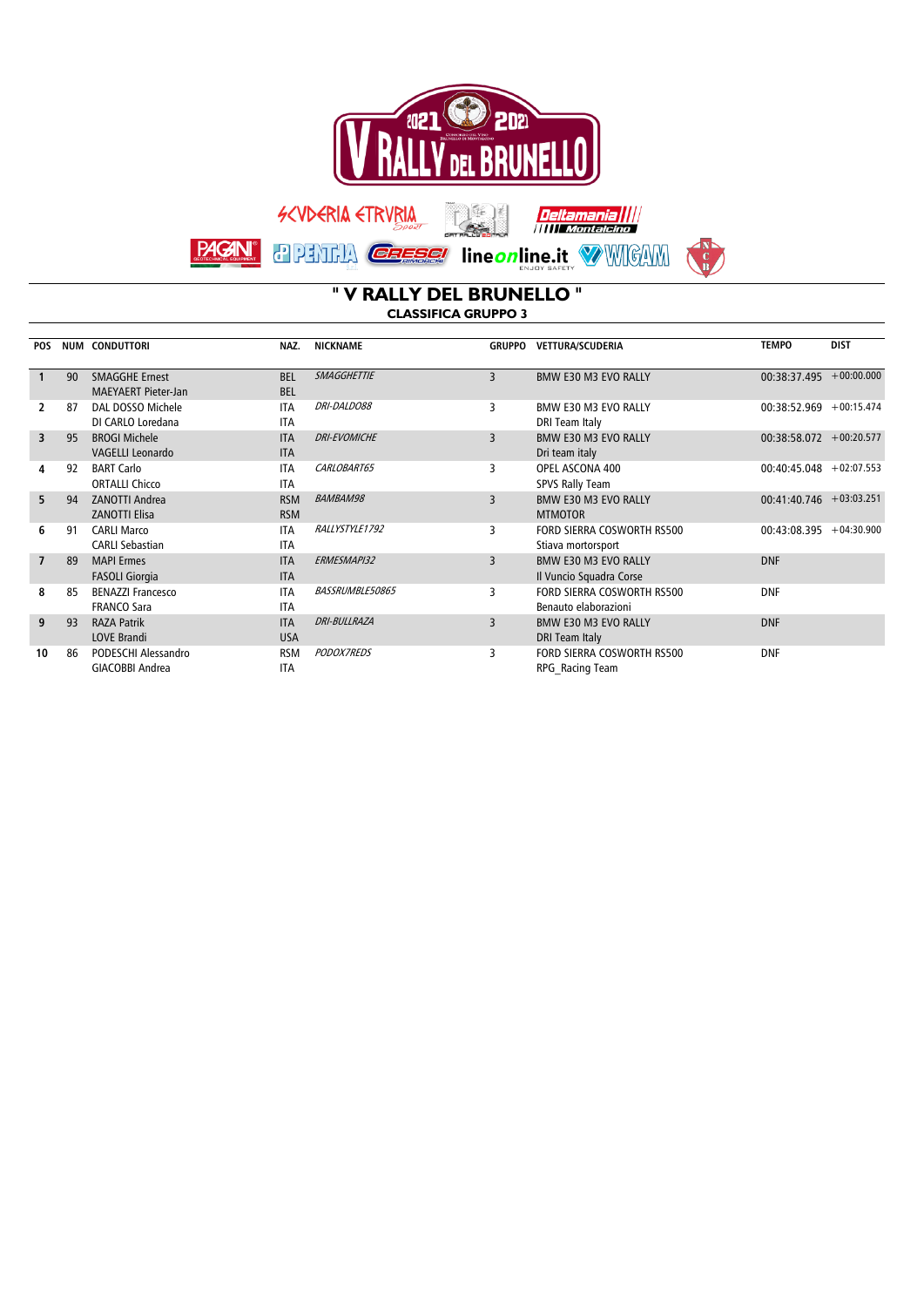

| <mark>Deltamania | | |</mark> |<br>| | | | | | Montalcino

SEVDERIA ETRVRIA

 $\left| \frac{d}{dx} \right|^2$ 

**PACAN PENTHA GELESSE** line online.it WWGAM



### " V RALLY DEL BRUNELLO " **CLASSIFICA GRUPPO 2**

ÑŢ,

| <b>POS</b>               |     | <b>NUM CONDUTTORI</b>                                   | NAZ.                     | <b>NICKNAME</b>    |                | GRUPPO VETTURA/SCUDERIA                          | <b>TEMPO</b>               | <b>DIST</b> |
|--------------------------|-----|---------------------------------------------------------|--------------------------|--------------------|----------------|--------------------------------------------------|----------------------------|-------------|
| $\mathbf{1}$             |     | 115 GELIO Emanuele<br><b>GELIO Asia</b>                 | <b>ITA</b><br><b>ITA</b> | LELE77_EG          | $\overline{2}$ | PEUGEOT 205 GTI                                  | $00:37:20.480 + 00:00.000$ |             |
| 2                        |     | 128 CRESTANI Davide<br>COMAZZETTO Michael               | <b>ITA</b><br><b>ITA</b> | DRLCRESTA          | $\overline{2}$ | VOLKSWAGEN GOLF GTI 16V<br>Dirt Rally Lazio      | $00:41:06.260 + 03:45.780$ |             |
| 3                        |     | 101 COMPAGNUCCI Alessandro<br><b>COMPAGNUCCI Andrea</b> | <b>ITA</b><br><b>ITA</b> | ALESCOM            | $\overline{2}$ | FIAT 131 ABARTH RALLY<br>Compagnucci racing team | 00:41:35.775 +04:15.295    |             |
| 4                        |     | 119 ROSSI Danilo<br><b>CRESCENZI Giorgia</b>            | <b>ITA</b><br><b>ITA</b> | DANI MANETTA       | $\overline{2}$ | PEUGEOT 205 GTI<br>Dirt Rally Lazio              | 00:41:37.987 +04:17.507    |             |
| 5                        |     | 124 VERONA Matteo<br><b>VERONA Pietro</b>               | <b>ITA</b><br><b>ITA</b> | <b>SONNYFX</b>     | $\overline{2}$ | PEUGEOT 205 GTI<br>Verona corse                  | $00:41:56.537 + 04:36.057$ |             |
| 6                        | 100 | <b>TEMPLARI Matteo</b><br><b>BERTOLINI Alessio</b>      | <b>ITA</b><br>ITA        | BANZAI83           | $\overline{2}$ | PEUGEOT 205 GTI<br>PTR Racing                    | $00:41:57.845 + 04:37.365$ |             |
| $\overline{\phantom{a}}$ | 99  | <b>BOLDRINI Marco</b><br><b>BROGI Michele</b>           | <b>ITA</b><br><b>ITA</b> | MARKOBUFERA84      | $\overline{2}$ | FIAT 131 ABARTH RALLY<br>P.T.R. Racing           | $00:42:13.403 + 04:52.923$ |             |
| 8                        | 110 | <b>LEMONIS Chris</b><br><b>LEMONIS George</b>           | GRC<br>GRC               | CHRISREBEL78       | $\overline{2}$ | FORD ESCORT MK II                                | $00:42:46.278 + 05:25.798$ |             |
| 9                        |     | 138 CESAROTTO Roberto<br><b>CESAROTTO Alessandro</b>    | <b>ITA</b><br><b>ITA</b> | GANASA982          | $\overline{2}$ | PEUGEOT 205 GTI                                  | $00:43:07.745 + 05:47.265$ |             |
| 10                       |     | 126 BOCELLI Riccardo<br><b>GINI Fabrizio</b>            | <b>ITA</b><br><b>ITA</b> | RIKRALLY           | $\overline{2}$ | PEUGEOT 205 GTI<br>AutoRace                      | $00:44:04.030 + 06:43.550$ |             |
| 11                       | 134 | <b>RANFAGNI Samuele</b><br><b>CONSIGLI Simona</b>       | <b>ITA</b><br><b>ITA</b> | LELE.RANFA         | $\overline{2}$ | FIAT 131 ABARTH RALLY<br>FirenzeSimracingTeam    | $00:44:09.557 + 06:49.077$ |             |
| 12                       |     | 116 LESIOTIS Konstantinos<br>APOSTOLOU Eleni            | GRE<br>GRE               | KOS_LES            | $\overline{2}$ | VOLKSWAGEN GOLF GTI 16V<br>SALAMINA TEAM         | 00:44:20.849 +07:00.369    |             |
| 13                       |     | 137 PARISSE Antonio<br><b>TONYVONEN Nico</b>            | <b>ITA</b><br><b>ITA</b> | <b>TONY206</b>     | $\overline{2}$ | FIAT 131 ABARTH RALLY                            | $00:45:20.693 + 08:00.213$ |             |
| 14                       | 122 | <b>BRIGAGLIA Alessandro</b><br>FRAU Alessandro          | <b>ITA</b><br><b>ITA</b> | ALESSANDROBRIGAG   | $\overline{2}$ | PEUGEOT 205 GTI                                  | 00:45:35.444 +08:14.964    |             |
| 15                       |     | 123 RENÓ Francesco<br><b>ENGLARO Fabio</b>              | <b>ITA</b><br><b>ITA</b> | CESCO16V           | $\overline{2}$ | PEUGEOT 205 GTI<br>A vuul accelerat racing team  | $00:48:35.001 + 11:14.521$ |             |
| 16                       | 111 | ZUENA Salvatore<br>SINAPI Paolo                         | <b>ITA</b><br><b>ITA</b> | SALVOZUENA03       | $\overline{2}$ | PEUGEOT 205 GTI<br><b>GRN RACING TEAM</b>        | <b>DNF</b>                 |             |
| 17                       |     | 127 CASALE Andrea<br><b>MOT Umbo</b>                    | <b>MON</b><br><b>MON</b> | MOTUMBO 76         | $\overline{2}$ | PEUGEOT 205 GTI                                  | <b>DNF</b>                 |             |
| 18                       |     | 125 DE PRATO Francesco<br>PIETILÄINEN Risto             | <b>FIN</b><br><b>FIN</b> | KICOSYS86          | $\overline{2}$ | VOLKSWAGEN GOLF GTI 16V<br>Dirt Rally Lazio      | <b>DNF</b>                 |             |
| 19                       |     | 109 MANCONI Fabio<br><b>GENTILE Roberto</b>             | <b>ITA</b><br><b>ITA</b> | STARFISH22         | $\overline{2}$ | PEUGEOT 205 GTI<br>GDRallyTeam                   | <b>DNF</b>                 |             |
| 20                       |     | 144 ROJCH Dario<br><b>CARTA Francesco</b>               | <b>ITA</b><br><b>ITA</b> | DARIOROJCH2008     | $\overline{2}$ | PEUGEOT 205 GTI<br>Galtelli motorsport           | <b>DNF</b>                 |             |
| 21                       |     | 130 PORRETTA Gabriele<br>CASINELLI Michela              | <b>ITA</b><br><b>ITA</b> | <b>GABRY SPIKE</b> | $\overline{2}$ | PEUGEOT 205 GTI<br>GM racing team                | <b>DNF</b>                 |             |
| 22                       |     | 103 DI BENEDETTO Mattia<br><b>TASSELLA Riccardo</b>     | <b>ITA</b><br><b>ITA</b> | MATTIALOEB078      | $\overline{2}$ | VOLKSWAGEN GOLF GTI 16V<br>Assenzio racing team  | <b>DNF</b>                 |             |
| 23                       |     | 106 SABBATINI Nicola<br><b>MICHELI Roberto</b>          | <b>ITA</b><br><b>ITA</b> | CONSUMO TERROSO    | $\overline{2}$ | PEUGEOT 205 GTI                                  | <b>DNF</b>                 |             |
| 24                       |     | 132 TEBALDINI Marco<br><b>TEBALDINI Matteo</b>          | ITA<br>ITA               | MARCOTEBA1978      | $\overline{2}$ | PEUGEOT 205 GTI<br>Brescia Techno rally          | <b>DNF</b>                 |             |
| 25                       |     | 114 SANZOGNI Marco<br><b>SANZOGNI Michele</b>           | <b>ITA</b><br><b>ITA</b> | AUTOSPORT 79       | $\overline{2}$ | <b>VOLKSWAGEN GOLF GTI 16V</b><br><b>DP</b>      | <b>DNF</b>                 |             |
| 26                       | 131 | NOTARIANNI Alessandro<br>PINNA Serena                   | ITA<br>ITA               | ALE870             | $\overline{2}$ | PEUGEOT 205 GTI<br>DRI Team Italy                | <b>DNF</b>                 |             |
| 27                       | 98  | <b>PERLATI Daniele</b><br><b>MILLS Phil</b>             | <b>ITA</b><br>ENG        | PERLA_PTR_42       | $\overline{2}$ | PEUGEOT 205 GTI<br><b>PTR Racing</b>             | <b>DNF</b>                 |             |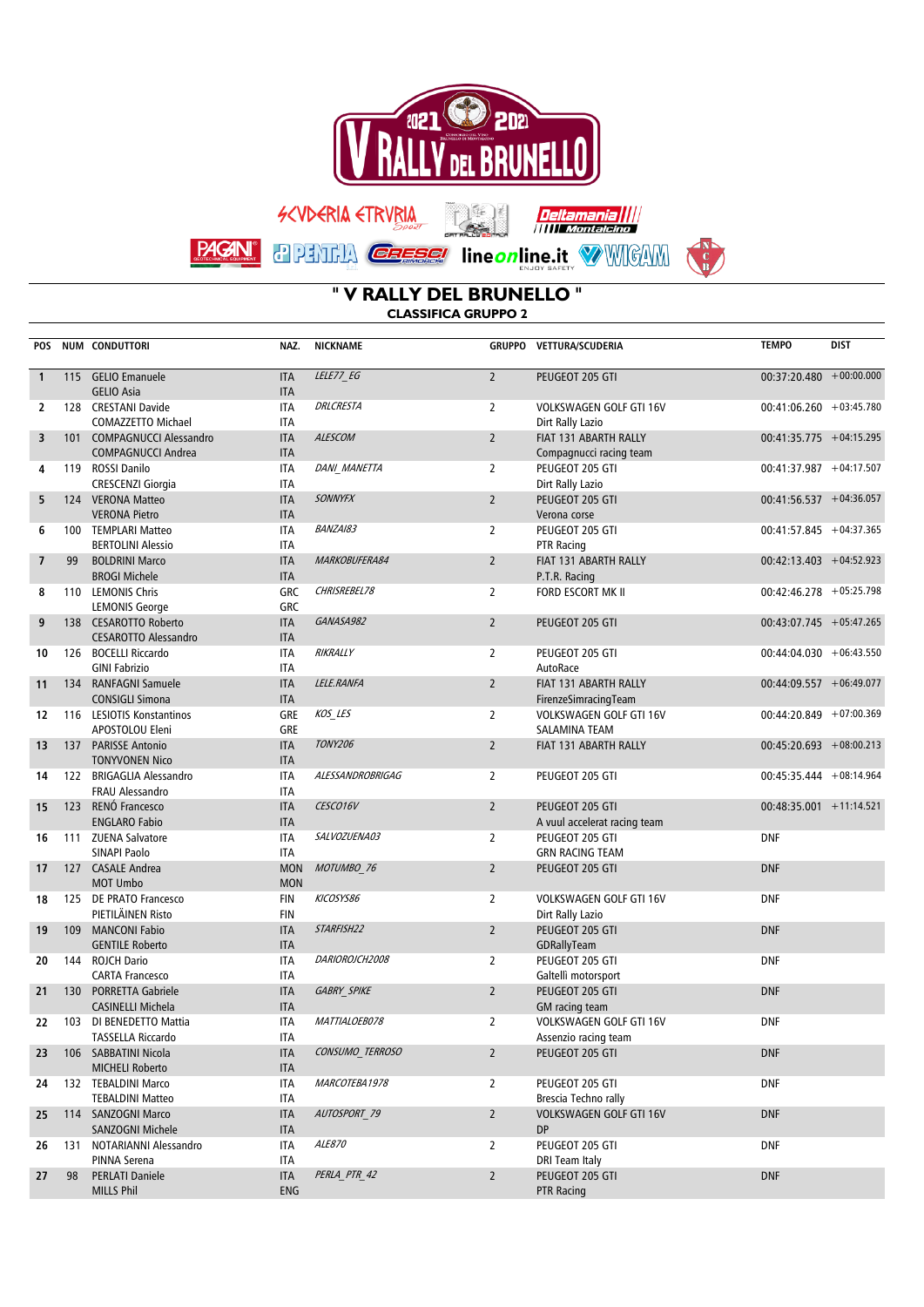| 28 | 121 | <b>PINTACUDA Salvatore</b><br>POLLARA Marco            | <b>ITA</b><br><b>ITA</b> | SALVOTITI91                | 2              | <b>VOLKSWAGEN GOLF GTI 16V</b><br>#tuttakàcompetition     | <b>DNF</b> |
|----|-----|--------------------------------------------------------|--------------------------|----------------------------|----------------|-----------------------------------------------------------|------------|
| 29 | 118 | <b>DE SANTIS Emiddio</b><br><b>LEONARDI Davide</b>     | <b>ITA</b><br><b>ITA</b> | <b>SUPEREMIDDIO</b>        | $\overline{2}$ | <b>VOLKSWAGEN GOLF GTI 16V</b><br><b>DIRT RALLY LAZIO</b> | <b>DNF</b> |
| 30 | 117 | <b>PATERNI Samuele</b><br><b>PATERNI Greta</b>         | <b>ITA</b><br><b>ITA</b> | TABY-UCCI83                | 2              | PEUGEOT 205 GTI<br>Momirally                              | <b>DNF</b> |
| 31 | 96  | <b>RETICO Stefano</b><br><b>MUTI Samantha</b>          | <b>ITA</b><br><b>ITA</b> | KTS GOD TETO               | $\overline{2}$ | PEUGEOT 205 GTI                                           | <b>DNF</b> |
| 32 | 112 | <b>FURNARI Francesco</b><br>CHILLÈ Viviana             | <b>ITA</b><br><b>ITA</b> | FRAFU502                   | 2              | FIAT 131 ABARTH RALLY<br>PTR RACING                       | <b>DNF</b> |
| 33 | 142 | <b>PECCHENINO Emanuele</b><br>TIBALDI Silvia           | <b>ITA</b><br><b>ITA</b> | <b>ARMUGNAN</b>            | $\overline{2}$ | <b>FORD ESCORT MK II</b><br>Patate & Cusot                | <b>DNF</b> |
| 34 | 120 | <b>COTRONE Francesco</b><br><b>ROSSI Francesco</b>     | <b>ITA</b><br><b>ITA</b> | <i><b>VENTODELNORD</b></i> | 2              | FIAT 131 ABARTH RALLY<br>Scuderia del Grifone             | <b>DNF</b> |
| 35 | 136 | <b>MURA Gabriele</b><br>FRAU Alessandro                | <b>ITA</b><br><b>ITA</b> | PIUMA CACHI                | $\overline{2}$ | <b>FIAT 131 ABARTH RALLY</b><br>Muraracing                | <b>DNF</b> |
| 36 | 112 | <b>FURNARI Francesco</b><br>CHILLÈ Viviana             | <b>ITA</b><br><b>ITA</b> | FRAFU502                   | 2              | FIAT 131 ABARTH RALLY<br>PTR RACING                       | SQL        |
| 37 | 141 | <b>PALAIOLOGOS Giannis</b><br><b>PALAIOLOGOS Chris</b> | <b>GRE</b><br><b>GRE</b> | <b>TZONPAL</b>             | $\overline{2}$ | PEUGEOT 205 GTI<br>Palaiologos motorsport                 | SQL        |
|    |     |                                                        |                          |                            |                |                                                           |            |